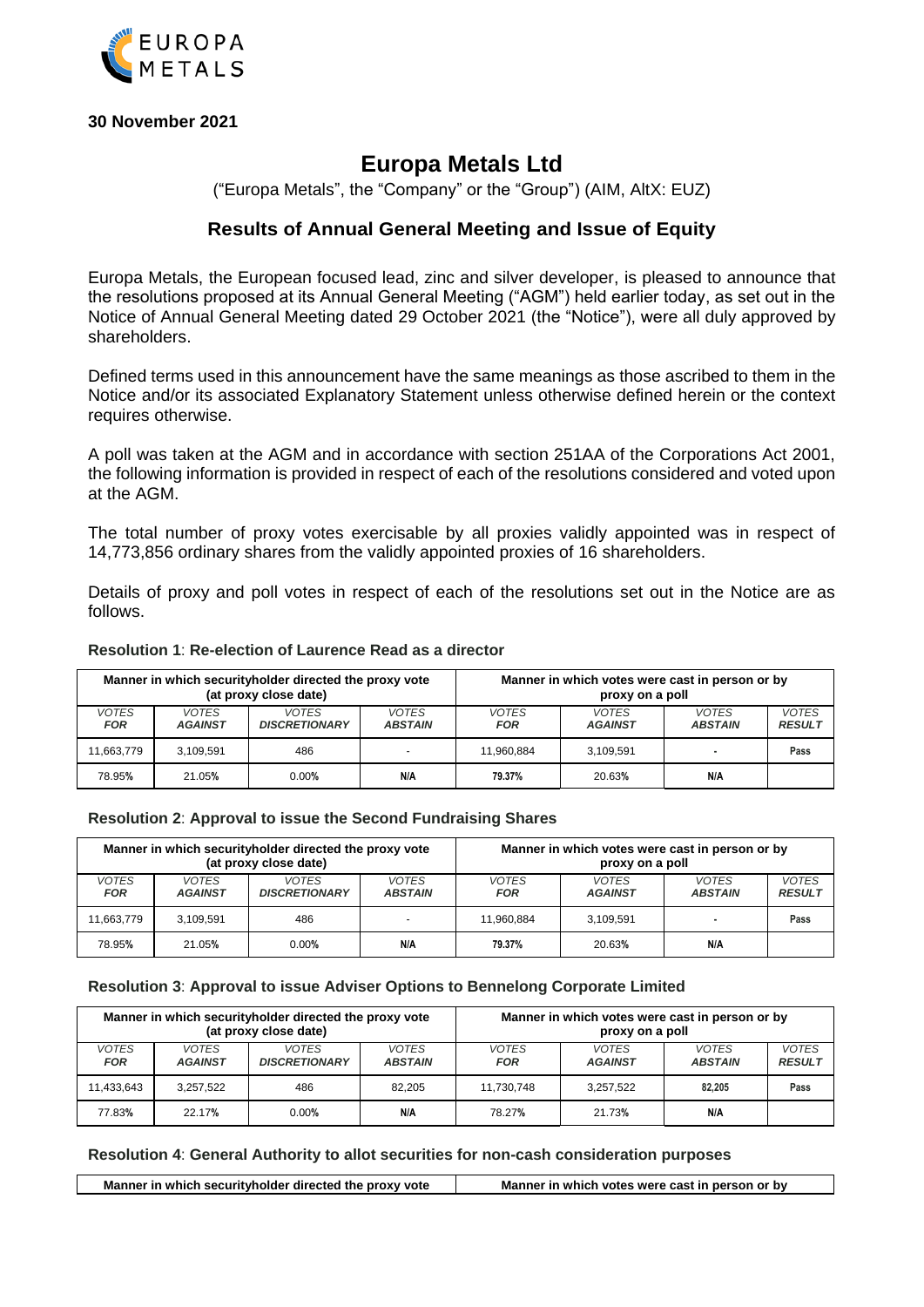| (at proxy close date) |                                |                                      |                                | proxy on a poll            |                                |                         |                               |
|-----------------------|--------------------------------|--------------------------------------|--------------------------------|----------------------------|--------------------------------|-------------------------|-------------------------------|
| <b>VOTES</b><br>FOR   | <b>VOTES</b><br><b>AGAINST</b> | <b>VOTES</b><br><b>DISCRETIONARY</b> | <b>VOTES</b><br><b>ABSTAIN</b> | <b>VOTES</b><br><b>FOR</b> | <b>VOTES</b><br><b>AGAINST</b> | VOTES<br><b>ABSTAIN</b> | <b>VOTES</b><br><b>RESULT</b> |
| 11.666.706            | 2,322,918                      | 486                                  | 73                             | 11,963,811                 | 2,322,918                      | 73                      | Pass                          |
| 83.40%                | 16.60%                         | 0.00%                                | N/A                            | 83.74%                     | 16.26%                         | N/A                     |                               |

## **Resolution 5**: **Disapplication of Pre-emption Rights (authority to allot securities for cash consideration purposes)**

| Manner in which security holder directed the proxy vote |                |                      |                | Manner in which votes were cast in person or by |                |                |               |
|---------------------------------------------------------|----------------|----------------------|----------------|-------------------------------------------------|----------------|----------------|---------------|
| (at proxy close date)                                   |                |                      |                | proxy on a poll                                 |                |                |               |
| VOTES                                                   | <b>VOTES</b>   | <b>VOTES</b>         | <b>VOTES</b>   | <b>VOTES</b>                                    | <b>VOTES</b>   | <b>VOTES</b>   | <b>VOTES</b>  |
| <b>FOR</b>                                              | <b>AGAINST</b> | <b>DISCRETIONARY</b> | <b>ABSTAIN</b> | <b>FOR</b>                                      | <b>AGAINST</b> | <b>ABSTAIN</b> | <b>RESULT</b> |
| 11,430,839                                              | 3,342,458      | 486                  | 73             | 11.727.944                                      | 3.342.458      |                | Pass          |
| 77.38%                                                  | 22.62%         | 0.00%                | N/A            | 77.82%                                          | 22.18%         | N/A            |               |

### **Resolution 6**: **Amendments to the Company's Constitution**

| Manner in which security holder directed the proxy vote |                |                      |                | Manner in which votes were cast in person or by |                |                |               |
|---------------------------------------------------------|----------------|----------------------|----------------|-------------------------------------------------|----------------|----------------|---------------|
| (at proxy close date)                                   |                |                      |                | proxy on a poll                                 |                |                |               |
| <b>VOTES</b>                                            | <b>VOTES</b>   | <b>VOTES</b>         | <b>VOTES</b>   | <b>VOTES</b>                                    | <b>VOTES</b>   | <b>VOTES</b>   | <b>VOTES</b>  |
| <b>FOR</b>                                              | <b>AGAINST</b> | <b>DISCRETIONARY</b> | <b>ABSTAIN</b> | <b>FOR</b>                                      | <b>AGAINST</b> | <b>ABSTAIN</b> | <b>RESULT</b> |
| 11.665.070                                              | 3,106,591      | 522                  | 1.673          | 11.962.211                                      | 3.106.591      | 1.673          | Pass          |
| 78.97%                                                  | 21.03%         | 0.00%                | N/A            | 79.38%                                          | 20.62%         | N/A            |               |

## **Issue of Equity and Total Voting Rights**

Further to the approval of Resolution 2 at the AGM, the Company is proceeding with the issue of the Second Fundraising Shares pursuant to the terms of the Fundraising, full details of which were announced on 26 October 2021.

Accordingly, application has been made to the London Stock Exchange for admission of the 5,434,676 Second Fundraising Shares to trading on AIM ("Admission") and to the Johannesburg Stock Exchange for quotation on AltX. It is expected that Admission will become effective and that dealings in the Second Fundraising Shares will commence at 8.00 a.m. on 1 December 2021.

Following Admission, the Company's total issued ordinary share capital will comprise 79,130,649 Ordinary Shares with voting rights. This figure may be used by Shareholders as the denominator for the calculations by which they will determine if they are required to notify their interest in, or a change to their interest in, the Company's share capital pursuant to the Company's Constitution.

Further to the approval of Resolution 3 at the AGM, the Company will shortly proceed to issue 1,500,000 adviser options to Bennelong Corporate Limited on the terms and conditions contained within Annexure A to the Explanatory Statement (the "Adviser Options"). The Adviser Options are exercisable at 5 pence per share up to and including 30 November 2023.

For further information on the Company, please visit:

www.europametals.com

Linkedin: Europa Metals ltd Twitter: @ltdeuropa Vox: Europametals

or contact: